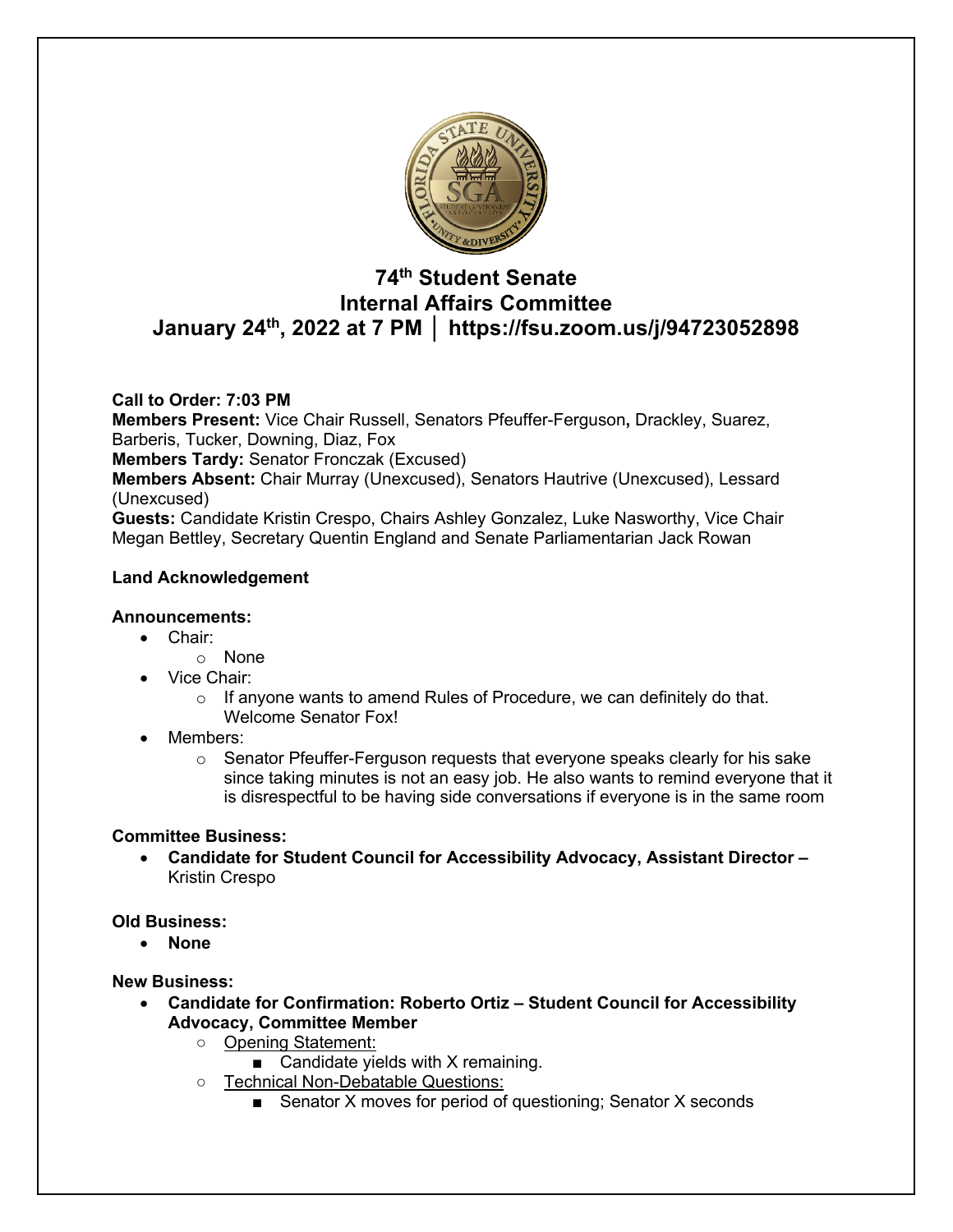- General Round of Questioning:
	- ■
- Closing Statement:
- ○ **Senator [name] moves to enter round-table discussion; Senator [name] seconds**
- Round-Table Discussion:
- ○ **Senator [name] moves to call the question; Senator [name] seconds**
- Vote:
	- Yes: [#] Senators [names]
	- $\blacksquare$  No:  $\lfloor \frac{\#}{\} \rfloor$  Senators [names]
	- Abstain:  $[#]$  Senators [names]
- **RESULT: CANDIDATE ORTIZ [PASSES/DOES NOT PASS]**
- **Candidate for Confirmation: Kristin Crespo – Student Council for Accessibility Advocacy, Assistant Director**
	- Opening Statement:
		- This is a position they truly have a heart for and they feel could execute well. They understand that this Bureau is new, but they are ready to give this position 100% effort and everything that has to do with this branch.
		- Candidate yields with 2 minutes and 6 seconds remaining.
	- Technical Non-Debatable Questions:
		- Senator Pfeuffer-Ferguson: If you are comfortable with sharing them, would you please share your pronouns?
			- Candidate: I use she/her pronouns
		- Senator Diaz: Are you financially certified?
			- Candidate: I am not.
		- Senator Diaz: Are you aware of the process for becoming financially certified?
			- Candidate: Has had conversations about it, but is working towards it.
		- Senator Suarez: Are you aware of how much money has been allocated for this Council?
			- Candidate: I am not
	- General Round of Questioning:
		- Senator Diaz: What experiences or connections do you have that make you feel as though you are qualified for this position and the duties of this position?
			- Candidate: Is someone who is a part of this community and has been working with the OAS for accommodations since coming here. She has also advocated for this community in the past so she understand from both perspectives how to correctly serve this community.
		- Senator Tucker: How could you innovate this position and bring something new to the table?
			- Candidate: Knows this Council is new, and has done her research on other universities on how they do this sort of advocacy and service. Wants to see what other schools do well and then bring that back to FSU and serve this community the best that they can.
	- Closing Statement: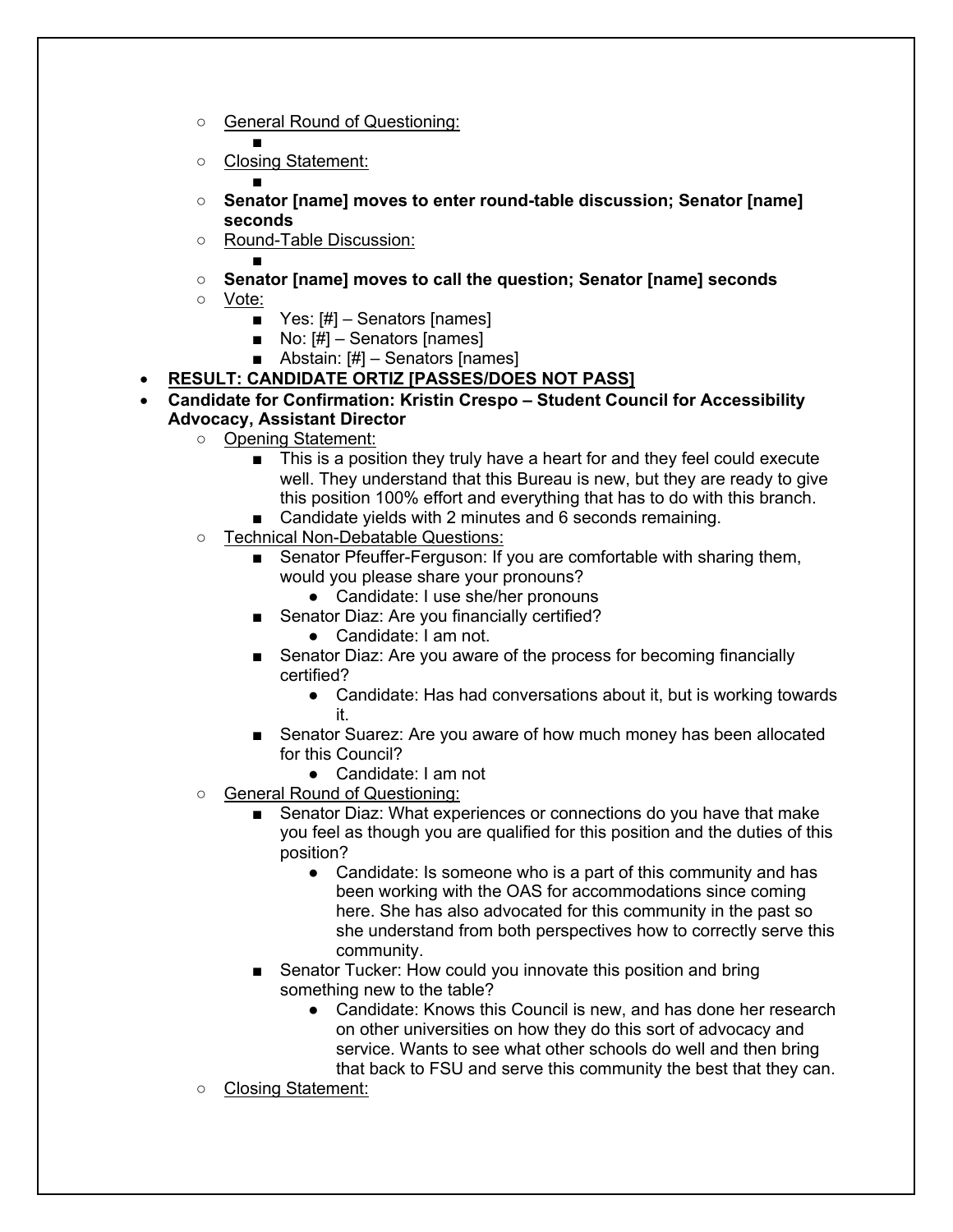- Thanked everyone for taking the time to interview the candidate. This specific position is something that she has put a lot of thought into this position and wants to give this position their all to create an environment that is the best that it can be for this community.
- **Senator Tucker moves to enter round-table discussion; Senator Suarez seconds**
- Round-Table Discussion:
	- Senator Pfeuffer-Ferguson: The Director is looking for those in this community to step up, and the passion from this candidate combined with her identity with the community could greatly benefit this bureau.
	- Senator Diaz: Agrees with previous speaker and feels as though it is imperative for those within the community to serve those on campus. Only hesitation is that they have not seen much come out of this Bureau and hopes that the candidate can change that and bring more to the table.
	- Senator Suarez: Supports the candidate and feels they will do great in this position.
- **Senator Suarez raises a Point of Clarification**
	- This Bureau is new and the Director was just appointed last semester
- **Senator Pfeuffer-Ferguson moves to call the question; Senator Tucker seconds**
- Vote:
	- Yes: 8 Senators Tucker, Diaz, Downing, Suarez, Drackley, Fox, Barberis, and Pfeuffer-Ferguson
	- No: 0
	- Abstain: 0

# ○ **RESULT: CANDIDATE CRESPO PASSES**

- **Senator Pfeuffer-Ferguson moves for a Vote of No Confidence, Senator Drackley seconds**
	- Vice Chair Russell requests advice from Parliamentarian Rowan on what to do
	- **Senator Pfeuffer-Ferguson raises a Point of Clarification**
		- Parliamentarian Rowan is currently on the PAC call and in class
	- Parliamentarian Rowan outlines the procedure
	- Opening Statement:
		- A lot of information has come to the Senator over the past week and he now feels obligated to make such motion. It is his job as not only a senator but also as general student to hold SGA accountable. It has come to his attention that many of the candidates forwarded last semester were illegally forwarded due to Chair Murray's inability to follow Rules of Procedure and therefore statutes. In the 73<sup>rd</sup> Senate, we did not complete Bureau Review the way that we should have. This was not all Chair Murray's fault, but he knew we did not do it correctly and has yet to start the process for the  $74<sup>th</sup>$  Senate. We only have just over a month to complete it now, and it is a lengthy process where we will have to be working with these Bureaus in an accommodating manner. Statutes and Rules of Procedure have been broken every meeting under Chair Murray, no exaggeration. He understands that everyone in the call has their own personal relationship with Chair Murray, but this does not excuse his work and we are required to hold him accountable. Chair Murray has gained two consecutive unexcused absences, and he is not prioritizing this position. Actions taken by Chair Murray reflect us in this committee and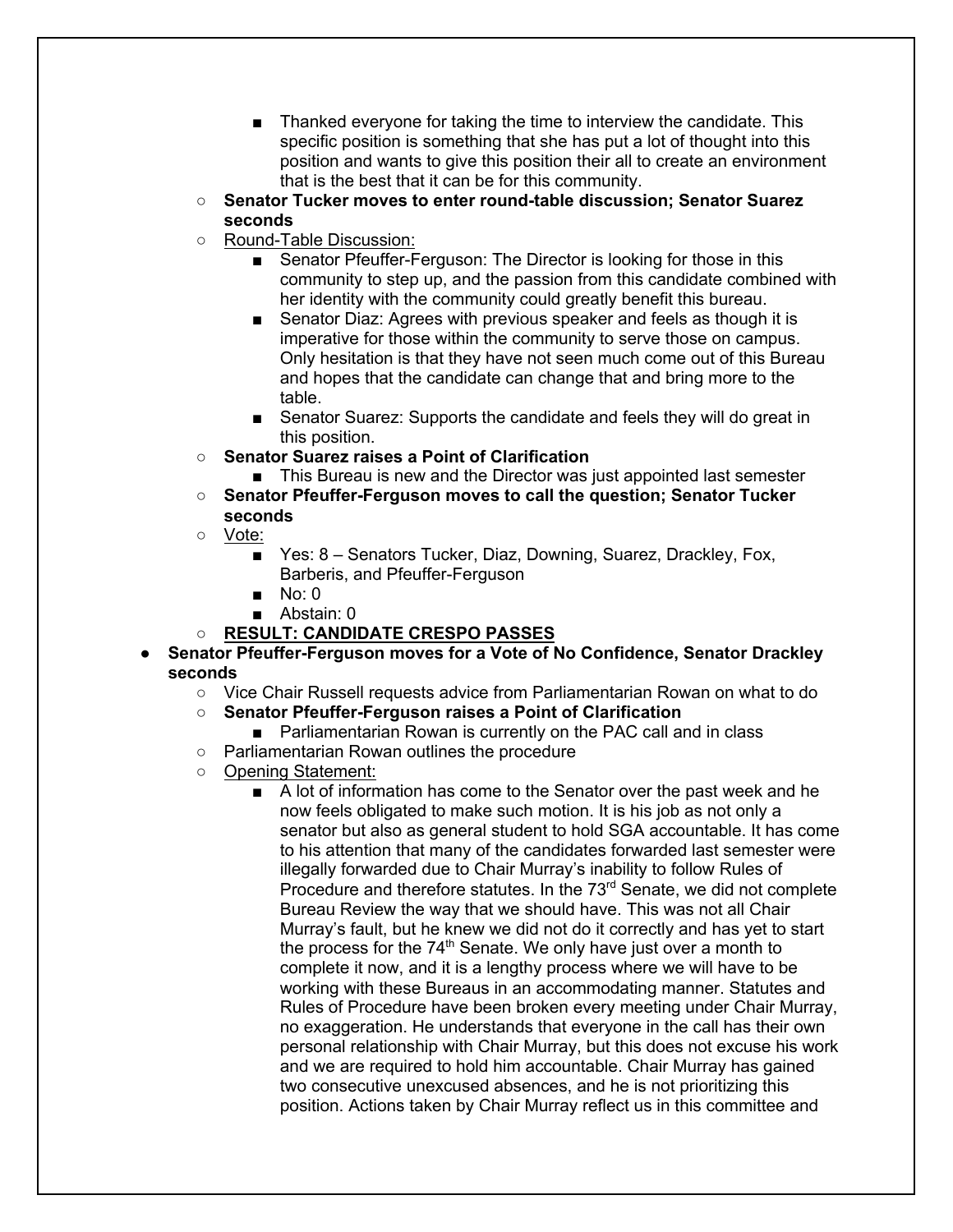does have an impact on our opportunities in SGA. He does not want this sort of behavior to continue to affect the candidates we hear, the rest of Senate as they have to deal with all of our mishaps, and the organizations that each of these leaders serve. Chair Murray has failed to represent his communities. Every single member of this committee has taken an oath of office and needs to put their personal feelings aside in order to complete the job expected of us. There is the risk that everyone in the committee could be held liable in a lawsuit, and he does not have the availability to go sit in the School of Law until the late hours of the night to deal with this sort of situation.

- Senator yields with 1 minute and 19 seconds to his closing.
- Technical Non-Debatable Questions:
	- Senator Diaz: Could individual members of the committee or the committee as a whole be held accountable for these actions?
		- Parliamentarian Rowan: Theoretically, yes.
- General Round of Questioning:
	- Senator Tucker: Upon finding out that we were breaking statutes last week, did Chair Murray not try and fix it to where we would no longer break statutes?
		- Senator Pfeuffer-Ferguson: Chair Murray has not taken responsibility in the way that he feels is the right way to do so. Upon finding out himself, he went down the right track to hold Chair Murray accountable. Even though Chair Murray says he is working for that, this is his second unexcused absence in a row, and knowing where he is, it says a lot about his priorities. Prioritizing his position is the first step in fixing things, and he failed to do so.
	- Senator Diaz: Could Parliamentarian Rowan elaborate on malfeasance, misfeasance, and all of that?
		- Parliamentarian Rowan: This is different than impeachment, since that would require actual charges to be made. A Vote of No Confidence can be made at any time.
	- Senator Downing: Does Chair Murray have a record from last semester, she knows that a lot of us have other involvements that could impede us so maybe that is impacting him?
		- **Senator Diaz raises a Point of Clarification**
			- Senator Downing cannot vote on this motion, as she has not been in the committee long enough
		- **Vice Chair Russell raises a Point of Clarification**
			- Senator Downing and Fox cannot vote on this motion, as they have not been in the committee long enough
		- Senator Pfeuffer-Ferguson: Two of the people in this call were in IA under Chair Murray, and it was not always run the cleanest or smoothest. It just came to fruition that we were breaking Rules of Procedure on a regular basis due to business day issues. Also understands busy schedules, having his own job where he works over 25 hours a week, serves on several different executive boards, is taking 16 credit hours, yet is still able to show up and comes prepared, as it is expected if you step up to fill these shoes. Chair Murray's position has higher expectations for him, and he failed to meet said expectations. He supports Chair Murray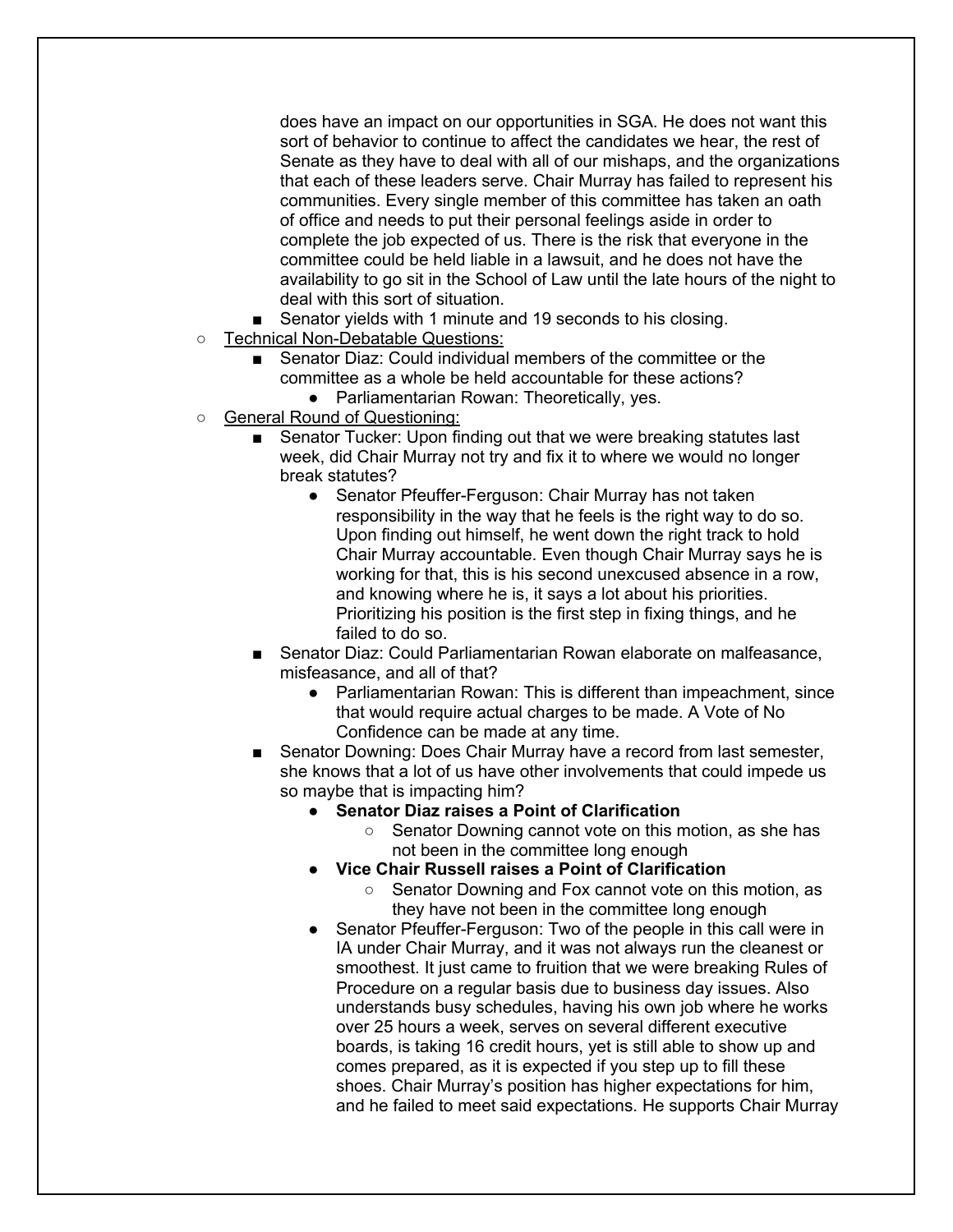in getting involved in other ways, but Chair Murray chose to prioritize other involvements over this position.

- Senator Barberis: Is this the first time this sort of behavior is being addressed?
	- Senator Pfeuffer-Ferguson: With this specific case, it is. On other occasions, it was not the first time Chair Murray has found himself being told he was not doing things the way he should have. Last week, he put into question the advice from older senators with more knowledge. Chair Murray pushed everything under the table instead of stepping back and accepting responsibility.
- Senator Downing: Considering two of us cannot vote on this, does this require something specific to vote?
	- Vice Chair Russell: It requires a 2/3 vote from those who are eligible to vote, and requires 5 people in attendance to be able to vote as per Rules of Procedure.
- Senator Tucker: I feel as though it would be more appropriate to have Chair Murray here for this sort of motion, could we make a motion to hear this at another time?
	- Vice Chair Russell: You can make a motion to table this.
- **Senator Pfeuffer-Ferguson raises a Point of Clarification** 
	- Chair Murray had the opportunity to be here. His absence tonight is unexcused, so even though we might not feel it is fair for him to not be here, he was presented with the opportunity to be here. He prioritized other involvements.
- **Vice Chair Russell raises a Point of Clarification** 
	- Chair Murray was made aware that this motion was going to be made
- **Senator Suarez raises a Point of Inquiry** 
	- Can she move to go into roundtable discussion, Vice Chair Russell says yes

#### ○ **Senator Suarez moves to enter roundtable discussion; Senator Diaz seconds**

○ Senator Suarez: Aside from our personal relationships, we need to be able to differentiate between the two. Being one of Chair Murray's closest friends, she can recognize how we have not been following Rules of Procedure. Chair Murray put Vice Chair Russell into a position where she had to call on other leadership when she should have been prepped for the meeting. It is also important to point out how we have to do Bureau Review, and it comes onto all of us that it is has not been done. We need to put the strongest people into leadership to deal with all of this. Will be voting yes on this motion.

### ○ **Senator Barberis raises a Point of Inquiry**

- What is the procedure for replacing Chair Murray for his position?
- Senator Pfeuffer-Ferguson: We would have to re-open elections for chair. If Vice Chair Russell runs and wins, we would have to do the same for Vice Chair.
- Parliamentarian Rowan: Yes, and then explains the process for that situation.
- **Senator Pfeuffer-Ferguson raises a Point of Clarification**
	- Vice Chair Russell is the most senior member of the committee
- Senator Diaz: The election of the chair has to be overseen by a specific list of people, but does not know if this is only for fall elections.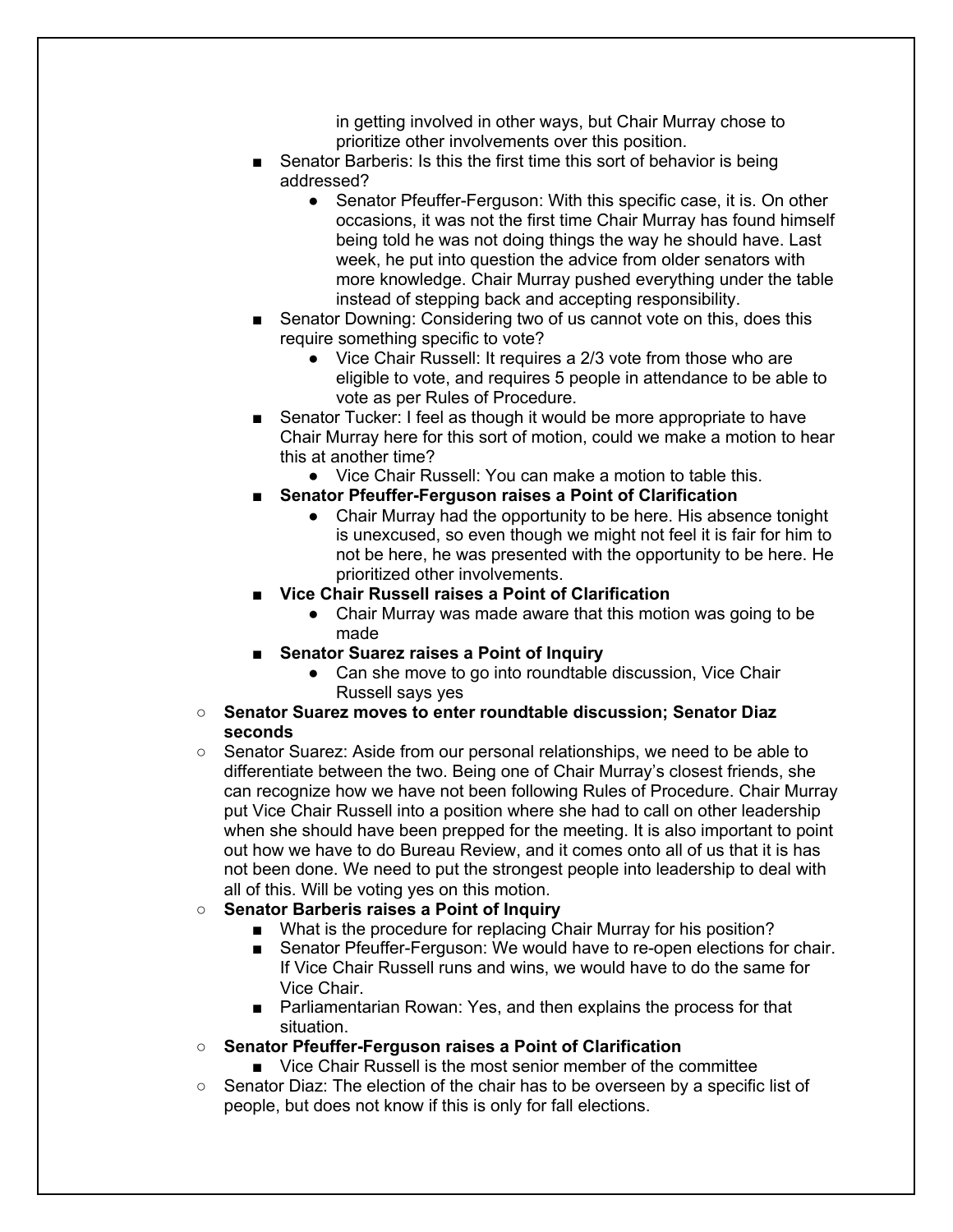- $\circ$  Chair Russell: Another senator oversaw our election, we have had many people do that. We could get one of those people on this call if need be.
- Senator Tucker: While Vice Chair Russell was put into a rough position, but none of us could not have expected that to happen. Does not think that point is completely fair to Chair Murray.
- **Senator Suarez moves to call the question; Senator Tucker seconds**
- Closing Statement:
	- This is not something that is easy, but is something that we are required to do. I am trying to do it right, as the  $74<sup>th</sup>$  Senate's leadership is trying to run a clean Senate that follows statutes. Even though people might think it's not fair, Chair Murray has not always followed his expectations, going back to Summer Senate when Chair Murray had issues with the minutes he was taking as Vice Chair of IA. Chair Murray's behavior could have impaxts on all of our futures in SGA. You all took an oath of office saying you would take the proper actions, if you do not, you will also be breaking statutes.
- **Senator Pfeuffer-Ferguson relinquishes his position to Senator Diaz**
- Vote:
	- Yes: 6 Senators Pfeuffer-Ferguson, Barberis, Drackley, Suarez, Fronczak, and Diaz
	- No: 0
	- Abstain: 1 Senator Tucker
- **RESULT: MOTION PASSES**
- **Senator Diaz relinquishes Vice Chair Duties to Senator Pfeuffer-Ferguson**
- Parliamentarian Rowan: Explains that there needs to be formal elections for Chair and that entire process
- **Senator Barberis moves to open the floor for Chair nominations; Senator Suarez seconds**
- Senator Pfeuffer-Ferguson nominates Senator Russell; Senator Tucker seconds
- Vice Chair Russell relinquishes the acting Chair duties to Senator Pfeuffer-Ferguson
- **Senator Tucker moves to close the door for nominations; Senator Suarez seconds**
- **RESULT: SENATOR RUSSELL IS ELECTED CHAIR OF THE INTERNAL AFFAIRS COMMITTEE FOR THE 74th SENATE**
- **Senator Suareze moves to open the floor for Vice Chair nominations; Senator Pfeuffer-Ferguson seconds**
- Senator Tucker nominates Senator Diaz; Senator Pfeuffer-Ferguson seconds
	- Senator Diaz accepts the nomination
- Senator Suarez nominates Senator Pfeuffer-Ferguson: Senator Barberis seconds ○ Senator Pfeuffer-Ferguson does not accept the nomination
- **Senator Drackley moves to close the floor for nominations; Senator Fronczak seconds**
- **RESULT: SENATOR DIAZ IS ELECTED VICE CHAIR OF THE INTERNAL AFFAIRS COMMITTEE FOR THE 74th SENATE**
- **Senator Pfeuffer-Ferguson moves to allow a non-Senator to speak; Senator Fronczak seconds**
	- Secretary England: Forwarding letters can come out on Thursday mornings; would suggest that we look at statutes. We might not even need this rule in our Rules of Procedure at all.
- **Senator Drackley moves to enter legislative roundtable; Senator Tucker seconds**
	- Chair Russell: Sees no point in changing anything, but if everyone wants to we all definitely could.